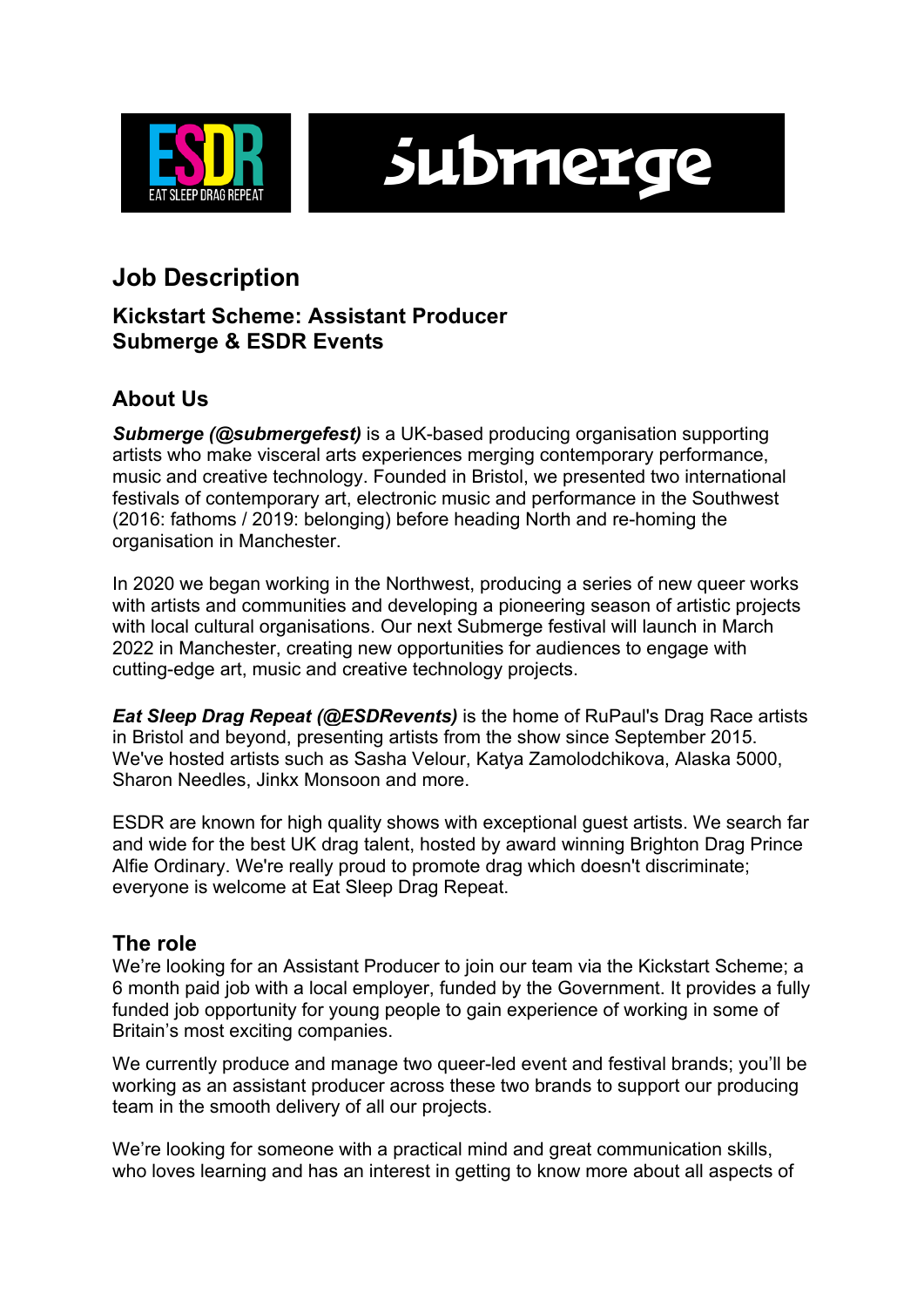event and festival production. You'll enjoy being organised, using your imagination, learning new things, and you'll feel confident working under your own initiative, as well as working as part of a team.

You'll be working across our various projects helping make sure they run smoothly. You don't have to have done any producing before, but we would like you to have an interest in queer arts and culture – whether that's live performance, music, films, game, visual art, drag or any other aspect of arts and culture; we'd like to hear from you!

# **The kind of work you'll be doing**

The role will include

1) Contributing to event planning

Ensuring everyone on a project has the right information, doing research about artists and venues, and assisting with

everyday marketing and communications tasks such as compiling content for our social media channels and putting together images and words for our website and publications.

#### 2) Pre-event administration

Practical things like booking travel and accommodation, joining in with and taking notes at meetings, and liaising with venues and producers.

3) On the ground running of arts and nightlife events

Taking care of artists, helping keep events running smoothly and to schedule, assisting with last minute needs such as changes to artist riders.

# **Key Duties and Responsibilities**

#### **Project Delivery**

- Working with creative teams, including artists, technicians and producers to ensure the smooth delivery of all our projects
- Support venue and artist booking administration
- Booking travel and accommodation
- Researching sites and locations
- Updating databases for venues, promoters, producers and funding bodies
- Compiling and uploading content for brand websites and social media channels.
- Note-taking at meetings
- Operational activities on-the-ground for our events
- Support the producing team and administrator with some basic finance tasks, as required
- Be a champion of our brands, promoting the ethos and values of the organisation with everyone we work with.

#### **Fundraising**

- Research new funding opportunities for our brands and events.
- Support with the administration and submission of funding applications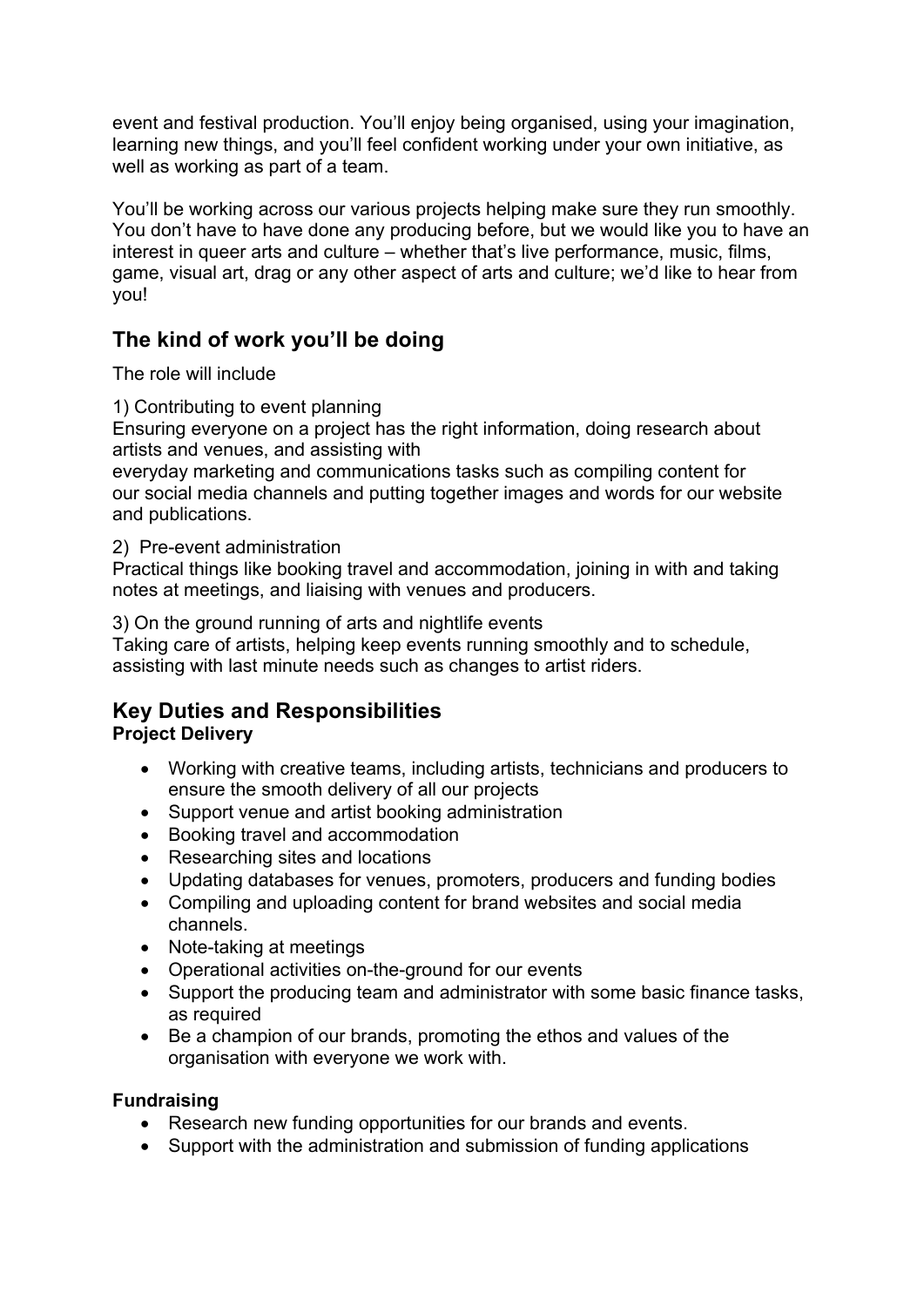#### **Administration and Office**

- Assist with the archiving our events and project materials
- Be a first point of contact for incoming enquiries into the organisation
- General office and administration tasks as required to keep the office running smoothly

### **What you can expect from us**

- We will make every effort to give you a rounded, useful experience which will inform your future career.
- We will make sure you are up-to-date with developments in the company and our work.
- We will welcome into our team and we will treat you with respect.
- A positive working environment and an openness in our communications with you.
- We'll be sensitive in who we ask you to work with and aware that you'll need time to understand how our organisations work.
- We'll encourage open learning and asking questions.
- We will encourage initiative and ambition whilst providing a protective and nurturing framework

# **About You**

#### **You have:**

- Some experience of administration and/or working in an office environment
- Experience of remote working and on own initiative
- IT skills and experience of using Microsoft Office and social media
- Feel confident communicating verbally and through your writing
- Ability to prioritise workload and work to deadlines
- Positive working attitude and willingness to work within a team
- Passion for arts and culture

# **Key Information**

| Reporting to:    | <b>Company Director</b>                                                                  |
|------------------|------------------------------------------------------------------------------------------|
| Responsible for: | n/a                                                                                      |
| Hours:           | 25 hours per week                                                                        |
| Contract:        | 6-months fixed-term contract                                                             |
| Salary:          | National Minimum Wage                                                                    |
| Pension:         | Available under the rules of auto-enrolment                                              |
| Location:        | Manchester, working from home in the immediate term.                                     |
| Holiday:         | 25 days plus statutory public holidays and closure over<br><b>Christmas and New Year</b> |